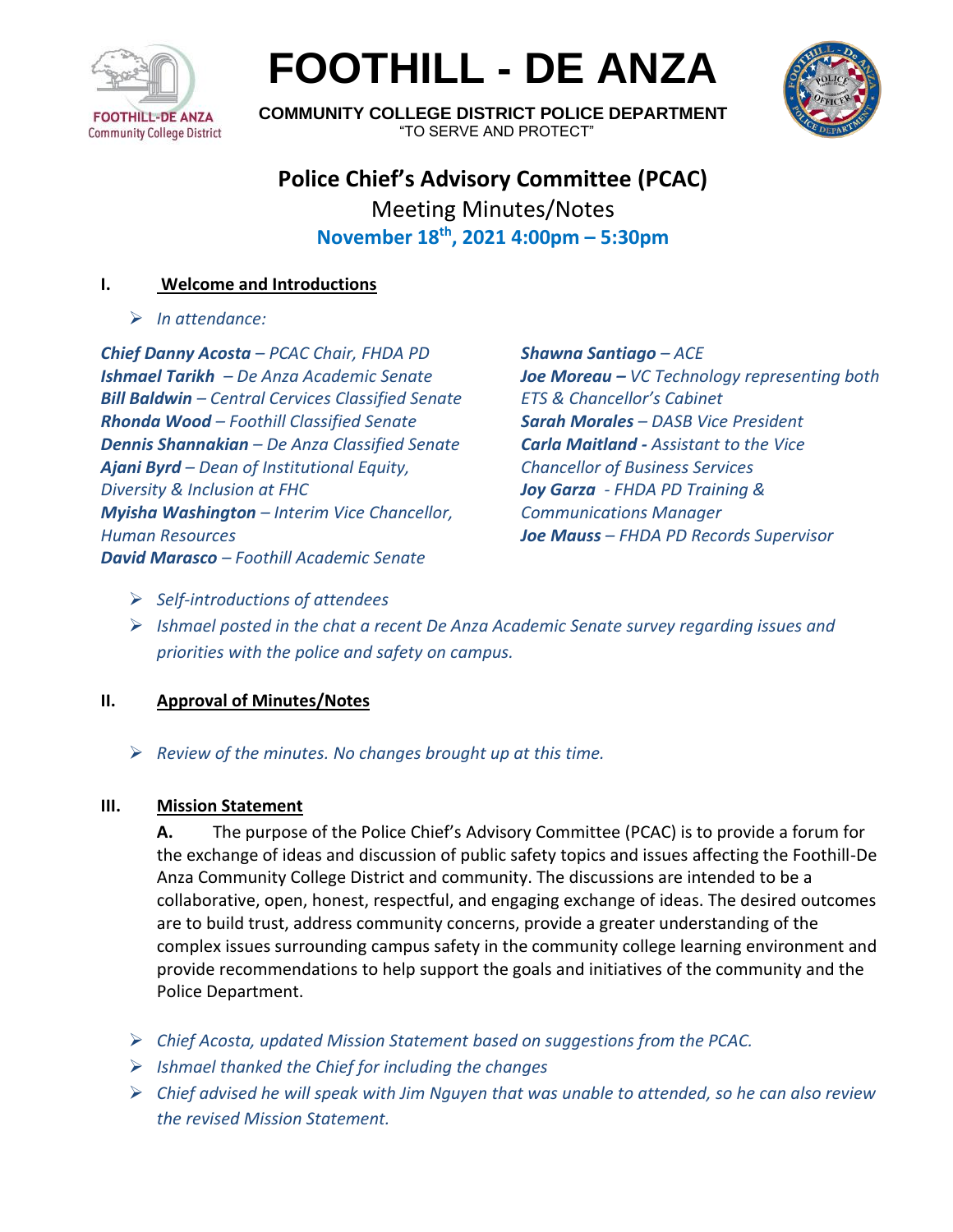## **IV. Role of Committee Review**

**A.** The Police Chief's Advisory Committee (PCAC) is an advisory body to the Chancellor's

Advisory Council (CAC). The role and responsibilities of the PCAC include making

recommendations to:

- 1. Build trust between the police department and the community
- 2. Hear and determine possible ways to address community concerns including:
	- a) Crime reduction programs with the Community Policing Philosophy
	- b) 2. Delivery of police services to the FHDA community
	- c) Make recommendations to Issues affecting public safety
- ➢ *Chief Acosta reminded that PCAC is an advisory committee that advises the Chancellor's Advisory Council. He welcomed the meetings to be a free flow of ideas, conversations back and forth to come up with possible solutions.*
- ➢ *Ishmael suggested break into smaller groups to tackle some of the issues that are brought up in the meetings. Due to so many topics to review, may be difficult for one group meeting once a month to cover everything.*
- ➢ *Chief Acosta advised the survey Ishmael provided is helpful to prioritize the topics. He liked the idea of assigning staff members to address a particular topic but staffing issues could be a concern.*

# **V. 21-22 Academic Year Schedule**

| October 21, 2021      | March 17, 2022 |
|-----------------------|----------------|
| November 18, 2021     | April 21, 2022 |
| December 16, 2021 (?) | May 19, 2022   |
| January 20, 2022      | June 16, 2022  |
| February 17, 2022     |                |

➢ *The grouped confirmed 12/16/21 was good for everyone present. No objections to that date. Joe Moreau stated the importance of not skipping a month because of the progress made during these meetings.*

# **VI. Suggestions for Topics**

- **A.** Police Blotter
- **B.** Community Policing
- **C.** Crime statistics, Clery Report
- **D.** Hiring process
- **E.** Training
- **F.** Demilitarization
- **G.** Police Staffing shortages and updates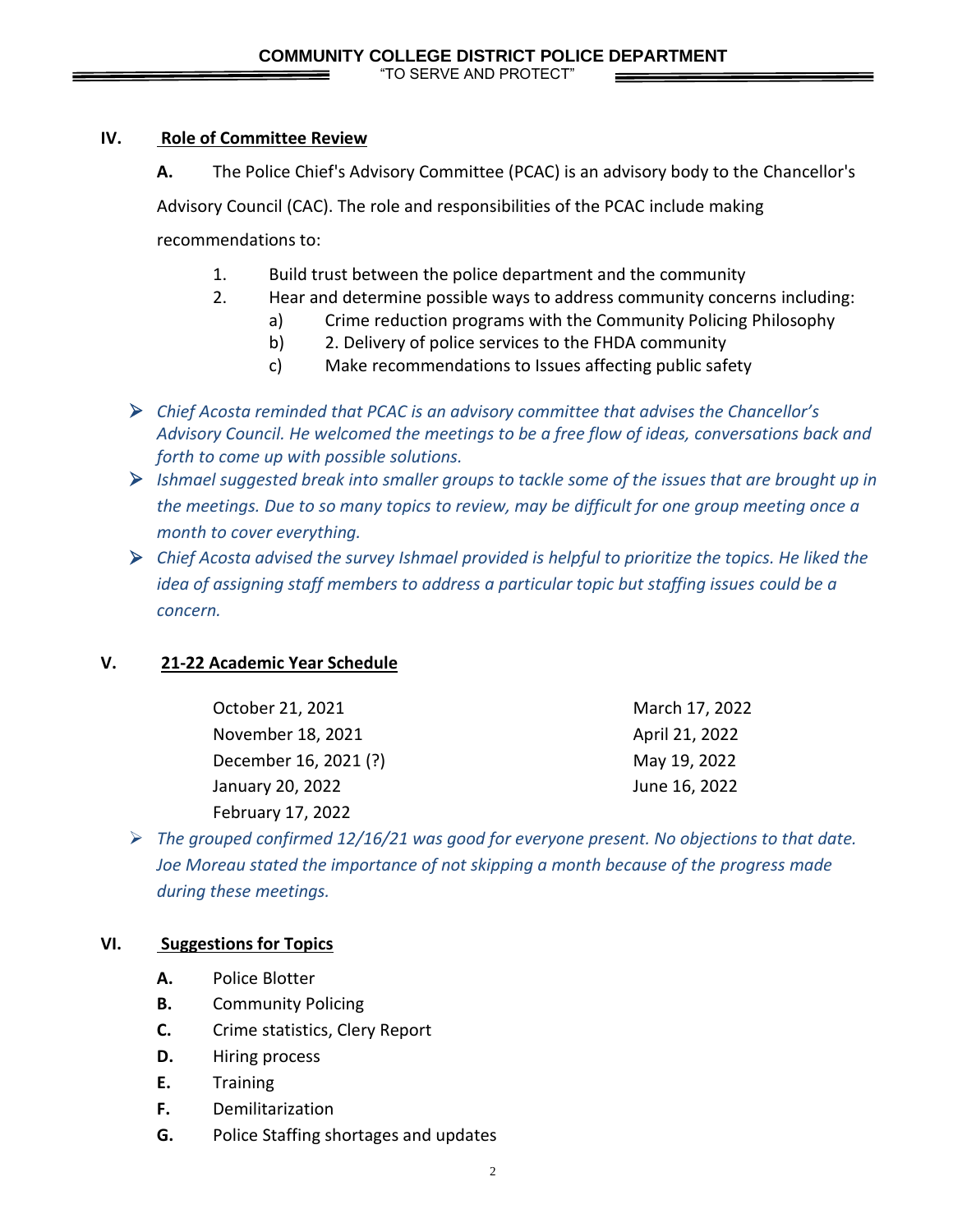- **H.** Complaint process and complaint status'
- **I.** FHDA PD response time vs SCCSO
- **J.** Self-Initiated contacts vs calls for service
- **K.** Issues concerning homeless
- **L.** Workplace Violence and Active Shooter issues and training
- **M.** Budget Detail
- **N.** Law Enforcement (LE) challenges; PTSD, staffing shortages, divorce, fatigue
- **O.** Mask Enforcement, Dean's

#### ➢ *Parking fees and fines:*

**o** *David Morasco; parking fees and fines related to the budget. How do parking permits and parking citations effect the budget and what is the impact now that we are not collecting that due to Covid?*

**o** *Chief Acosta; parking fines & fees are part of the budget. Per the state, they are not required to collect but if colleges charge parking fees, funds are to support facilities and the parking system and services. Some students can apply for a reduced rate for parking permits.*

**o** *Joe Mauss; Financial Aid students can get a reduced rate; regular rate \$75.00 per year reduced down to \$13.50. The students can apply for additional assistance and possibly get \$13.50 waived.*

**o** *Joe Moreau; has brought up the idea of not charging for parking before, would like to get the committee's input. He is aware that funds would need to come out of the General Fund, but suggested it would align with the college's equity agenda, students that are most vulnerable are most likely cannot pay for parking.*

**o** *Adjani Byrd; how do students know if they qualify for parking assistance. Is the burden placed on the student to find financial aid assistance? Would like to discuss ways to automate the Financial Aid system for all students. Suggested that when a student applies to CCC or Footill/De Anza, the application can align with FASFA and financial aid. What is the overall surplus/deficit from parking fees, better to use a sliding scale or eliminate the cost to students completely?*

**o** *Chief Acosta will bring this up to the Chancellor's Cabinet. Has not seen a surplus rather an annual deficit the past seven years. Parking enforcement is the primary job for student aides (non-police officers) on campus. Other options; charge parking for other special events or faculty and staff. May be a better committee/body to address the parking fees and issues.*

**o** *Bill Baldwin, if the police department is dependent on parking fees, does it incentivize PD on over enforcement for parking violations and tickets in order to add to the parking fund?*

**o** *David Morasco encouraged increased messaging to students around financial and parking assistance. Should we not charge for parking? Could not find specific information on the website about reduced parking fees. Questioned discounted rates, found different information online. How much is discounted from where.* 

3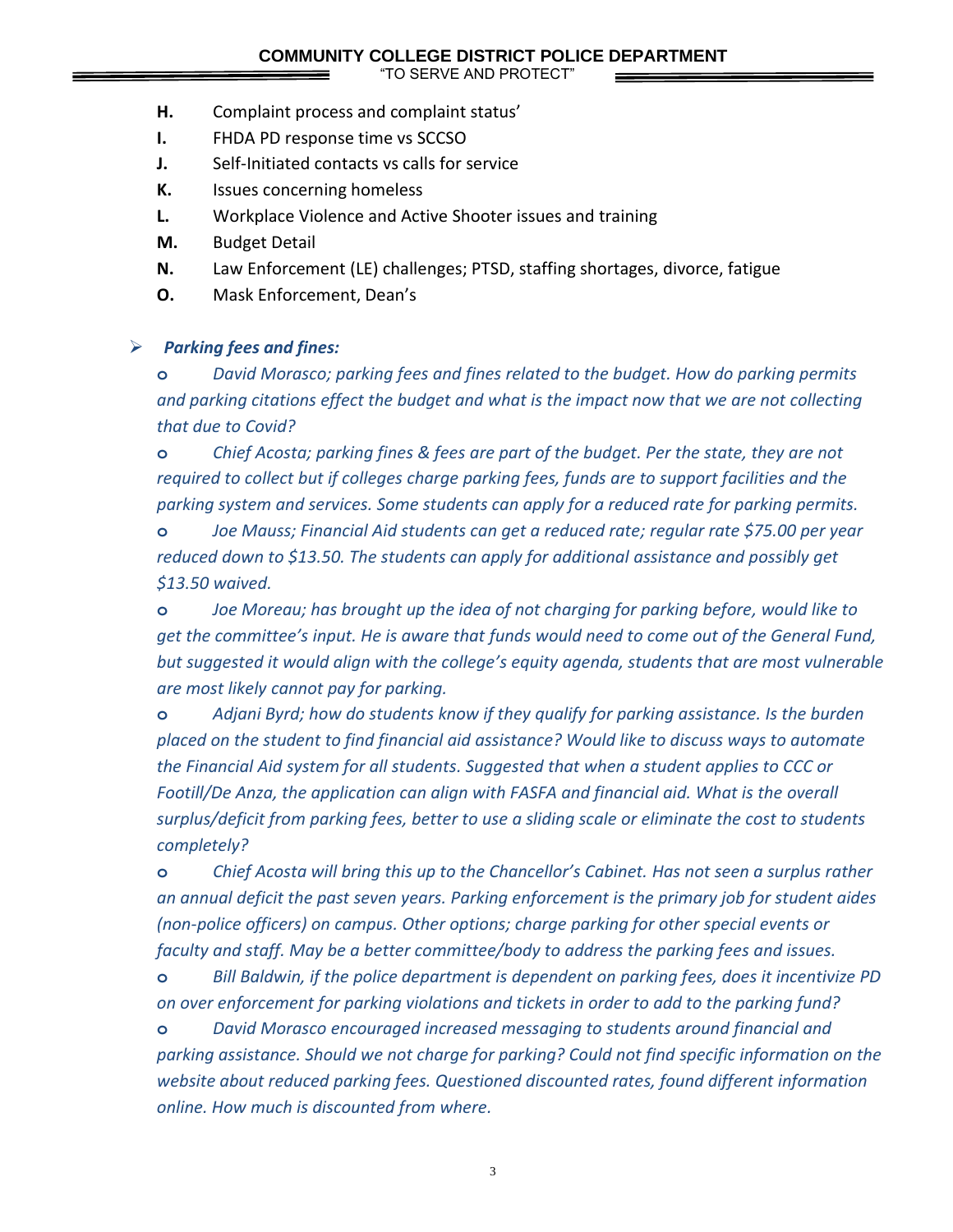**o** *Adjani Byrd; if discounts are taken from student's grant money (BOG, financial aid) student is still paying the fees.* 

**o** *Shawna Santiago; BOG waiver covers ½ of quarterly parking fees but only CA students, which excludes non residency or undocumented students. Not a true waiver.*

**o** *Chief Acosta/Joe Mauss to follow up on parking fees with Financial Aid and report at the next meeting.*

➢ *De Anza Survey on Police Topics*

**o** *Ishmael shared a poll taken by his constituents, 92 respondents. #1 issue was training, #2 workplace violence and active shooter issues and training, #3 mask enforcement and police department staffing, #4 was demilitarization and community policing. Highlighted some comments made by faculty:*

o *Focus on campus safety vs traffic enforcement (expired tags, broken tail lights)*

o *Instructor received threats from a student, felt terrorized for months, and had to teach that student in class without police protection.*

o *Thankful for the police professional and FHDAPD positive team.*

o *More outreach to students to clarify law enforcement roles and responsibilities.*

o *Examine budget, too many officers. Hired 7 officers in one year 2018?* 

o *Ishmael, if perceptions and comments are not factual, then committee needs to make sure we are informing the community true facts and correct information.*

o *Chief Acosta in response to a comment; 7 officers hired in 2018 is not accurate. Many times misinformation spreads and the facts are not understood. On a good day, current staffing is three officers on duty. That's one officer per campus. Most of the time there are not enough officers to be on each campus. Many may see CSOs (Community Service Officers) and PSAs (Police Student Aids) as officers and they are not. Important to get accurate information out there. Website and Police blotter may help this issue.*

o *Joe Moreau; urgent matter to consider is police staffing levels. It is a widespread misperception of what actual staffing levels are. Are we prepared for in person campuses and potentially handling mental health response next spring?*

o *Chief Acosta; agreed and stated how long the hiring process takes for one officer. Officer position was posted in March 2021 and the newly hired officer finished field training November 17 th with more training to still be done.*

## ➢ *Mental Health Issues*

o *Adjani Byrd; thoughtful and intentional about police response in future return to campus, specifically for people with mental health issues. These situations may be at a higher frequency. Do officers need to respond or can other public safety personnel respond to mental health situations? Example of renaming 'police department' to 'public safety'.*

o *Chief Acosta; when officers respond to mental health calls they can go very good or very bad, very quickly. Officers are trained in how to handle these types of calls but would like to see mental health experts in this area to assist on patrol. The Sheriff's Office has a program; plain* 

4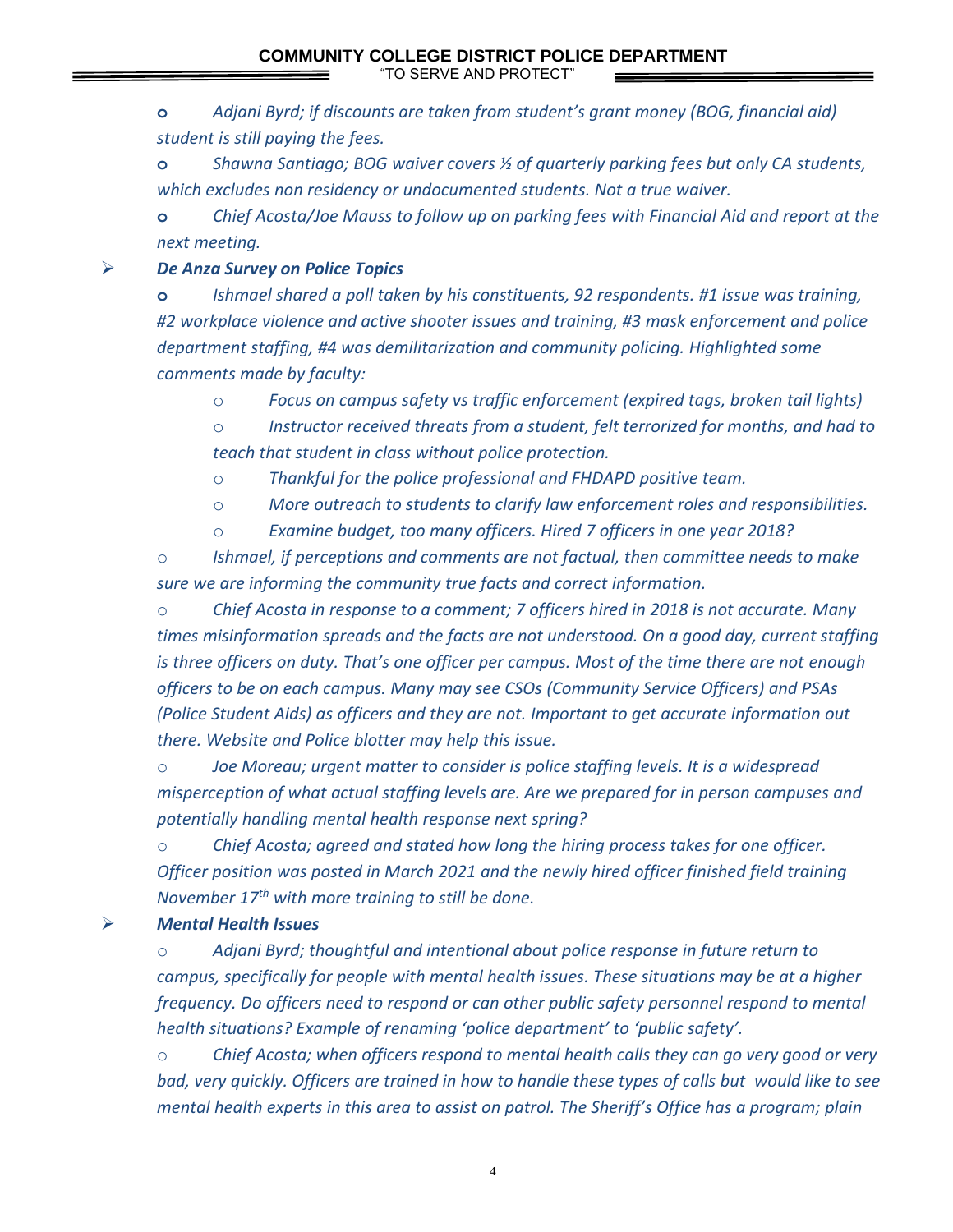*clothes officers that respond to mental health calls with a clinician to assist on the calls. Would like to do something like that in our department, but is unsure of the resources needed.*

o *Ishmael; issued a challenge to Chief Acosta/PD to be a model agency that handles thousands of students and staff with minimal staffing. Acknowledged police training often focuses on command and control which can lead to escalation vs de-escalation. This does not transfer well for people that are in mental heath crisis. Opportunity is ripe for PD to be a model agency in approaches and flexibility. Asked if the new FHDA officer also went through POST training, is there a second layer of training?*

o *Chief Acosta; confirmed the new officer completed POST training and completed the FTO (Field Training Officer) training at FHDAPD which focuses on district and departmental policies. The officer is also scheduled for additional training, college, state, and federal mandates. Would like to see training done 5-6 months out of the year and advised it is difficult with the current staffing levels.*

#### ➢ *Police Blotter*

o *Joy; shared screen to show the updated Police Blotter on the PD website. Thanks to Rhonda Wood for the idea of creating a more detailed blotter showing individual cases. Blotter data currently shows 3 months, a breakdown of a case: number, date, nature of the call and brief description of the event. Also has a "month in review" PDF that can be downloaded. Police department found some errors in "unknown" data thanks to the follow up work stemming from committee discussions. We corrected the errors in the incident types.*

o *Joe Moreau, Blotter is great and a good tool to stop disinformation. Has shared with colleagues who had positive feedback.*

o *Joy; in the future would like to add annual data analytics (graphs, charts) to the website.*

o *Chief asked for all members of the committee to review the blotter and forward any questions to Joy or himself.*

#### ➢ *Police Training*

o *Joy; training is a loaded task for any department; "what is required by the state, college, Chief, Training Manager? Time and staffing are issues.* 

o *Joy; implemented a new online training program in September as a way to lessen the impact on budget and staffing. Trainings are bi-weekly, self-paced and in addition to all other mandated trainings. As of Nov 15th FHDA officers have 100% participation rate and been given 23 assignments with a completion of 13 hours of training per officer.* 

o *Joy; Sept & October was focused on use of force and de-escalation topics. Most training given is CA POST approved/certified. November training focus is police mental health awareness and response.*

o *Joy; new training in 2022 stemming from legislation. Example, use of force training including more strategic communications and de-escalation techniques, also a new LGBTQ awareness course.*

o *Joy; PD will host two Active Assailant trainings in January, one on each campus for faculty, staff and students. Will send out flyers and signup information to the group.*